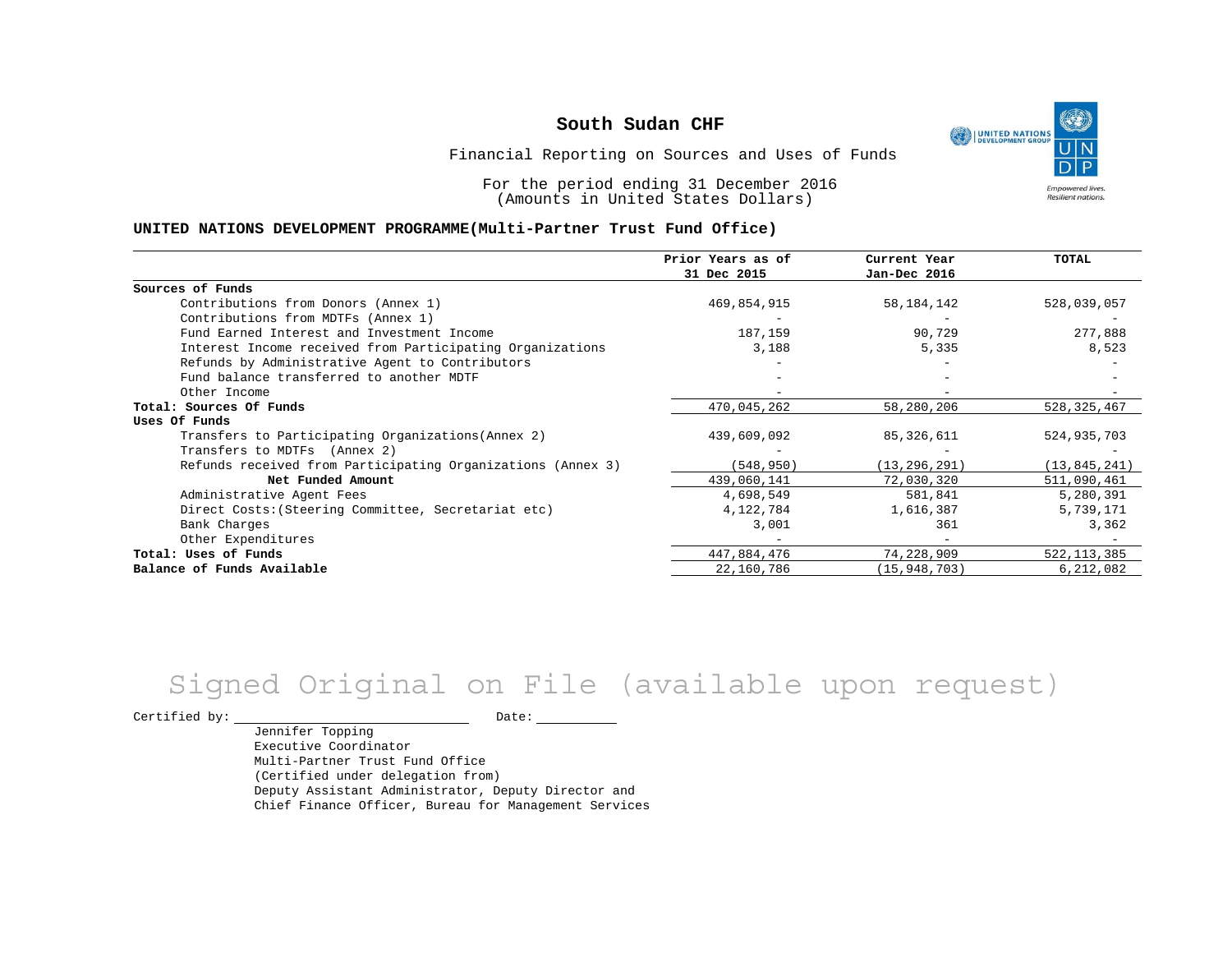

Financial Reporting on Sources and Uses of Funds

For the period ending 31 December 2016 (Amounts in United States Dollars)

### **UNITED NATIONS DEVELOPMENT PROGRAMME(Multi-Partner Trust Fund Office)**

**Annex - 1: Contributions**

|                                | Prior Years as of | Current Year | TOTAL        |
|--------------------------------|-------------------|--------------|--------------|
|                                | 31 Dec 2015       | Jan-Dec 2016 |              |
| From Contributors              |                   |              |              |
| Australian Agency for Int'l De | 14,162,000        |              | 14,162,000   |
| DEPARTMENT FOR INT'L DEVELOPME | 222,064,114       | 19,528,500   | 241,592,614  |
| GOVERNMENT OF AUSTRALIA        | 14,405,906        | 2,238,000    | 16,643,906   |
| GOVERNMENT OF BELGIUM          | 8,482,357         | 2,261,200    | 10,743,557   |
| GOVERNMENT OF CANADA           |                   | 782,350      | 782,350      |
| GOVERNMENT OF DENMARK          | 23,480,366        | 2,896,787    | 26, 377, 154 |
| GOVERNMENT OF GERMANY          | 3,049,470         | 2,245,800    | 5,295,270    |
| GOVERNMENT OF ITALY            | 550,665           |              | 550,665      |
| GOVERNMENT OF LUXEMBOURG       |                   | 678,360      | 678,360      |
| GOVERNMENT OF NETHERLANDS      | 46,011,600        | 6,795,600    | 52,807,200   |
| GOVERNMENT OF NORWAY           | 41,260,844        | 8,131,707    | 49,392,552   |
| GOVERNMENT OF REPUBLIC OF KORE |                   | 1,000,000    | 1,000,000    |
| IRISH AID                      | 13,407,870        | 3,278,970    | 16,686,840   |
| SWEDISH INT'L DEVELOPMENT COOP | 79,159,514        | 7,322,487    | 86,482,001   |
| SWISS AGY FOR DEVELOPMENT & CO | 3,820,208         | 1,024,380    | 4,844,588    |
| Total: Contributions           | 469,854,915       | 58, 184, 142 | 528,039,057  |

## Signed Original on File (available upon request)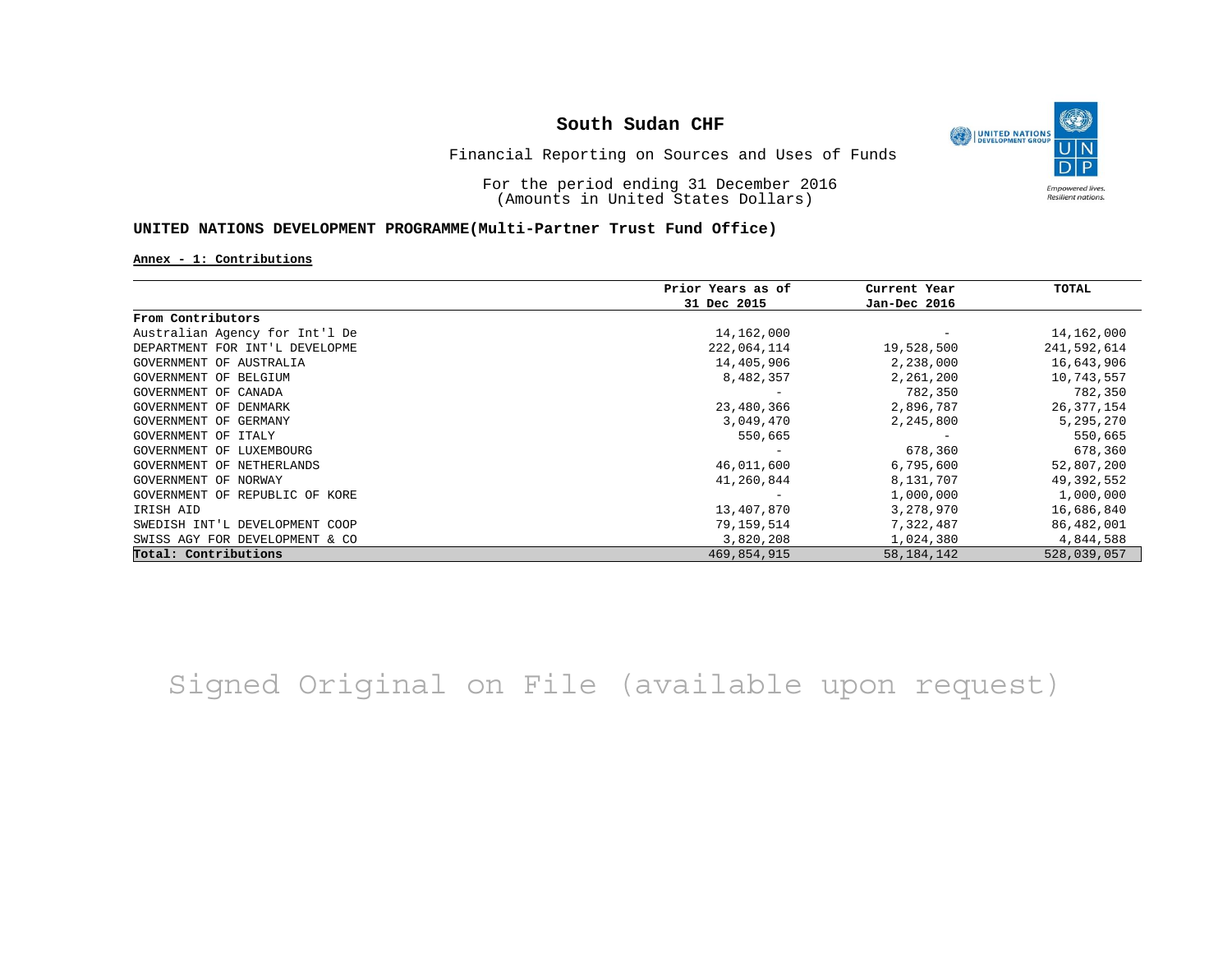

Financial Reporting on Sources and Uses of Funds

For the period ending 31 December 2016 (Amounts in United States Dollars)

### **UNITED NATIONS DEVELOPMENT PROGRAMME(Multi-Partner Trust Fund Office)**

**Annex - 2: Transfers**

|                                | Prior Years as of | Current Year             | TOTAL        |
|--------------------------------|-------------------|--------------------------|--------------|
|                                | 31 Dec 2015       | Jan-Dec 2016             |              |
| To Participating Organizations |                   |                          |              |
| FAO                            | 22,035,295        | 4,100,000                | 26, 135, 295 |
| IOM                            | 68,189,923        | 12, 213, 200             | 80,403,123   |
| UNDP/NGO                       | 213,073,609       | 44,025,021               | 257,098,630  |
| UNDP                           | 856,000           | $\overline{\phantom{a}}$ | 856,000      |
| UNESCO                         | 490,000           | $\overline{\phantom{a}}$ | 490,000      |
| UNFPA                          | 6,254,224         | 2,611,886                | 8,866,109    |
| UNHCR                          | 14,872,287        | 199,842                  | 15,072,129   |
| UNICEF                         | 58,689,568        | 11,387,526               | 70,077,093   |
| UNOPS                          | 10,017,892        | $\overline{\phantom{a}}$ | 10,017,892   |
| WFP                            | 36,515,783        | 8,326,935                | 44,842,718   |
| <b>WHO</b>                     | 8,614,512         | 2,462,202                | 11,076,714   |
| Total Transfers                | 439,609,092       | 85, 326, 611             | 524,935,703  |

Signed Original on File (available upon request)